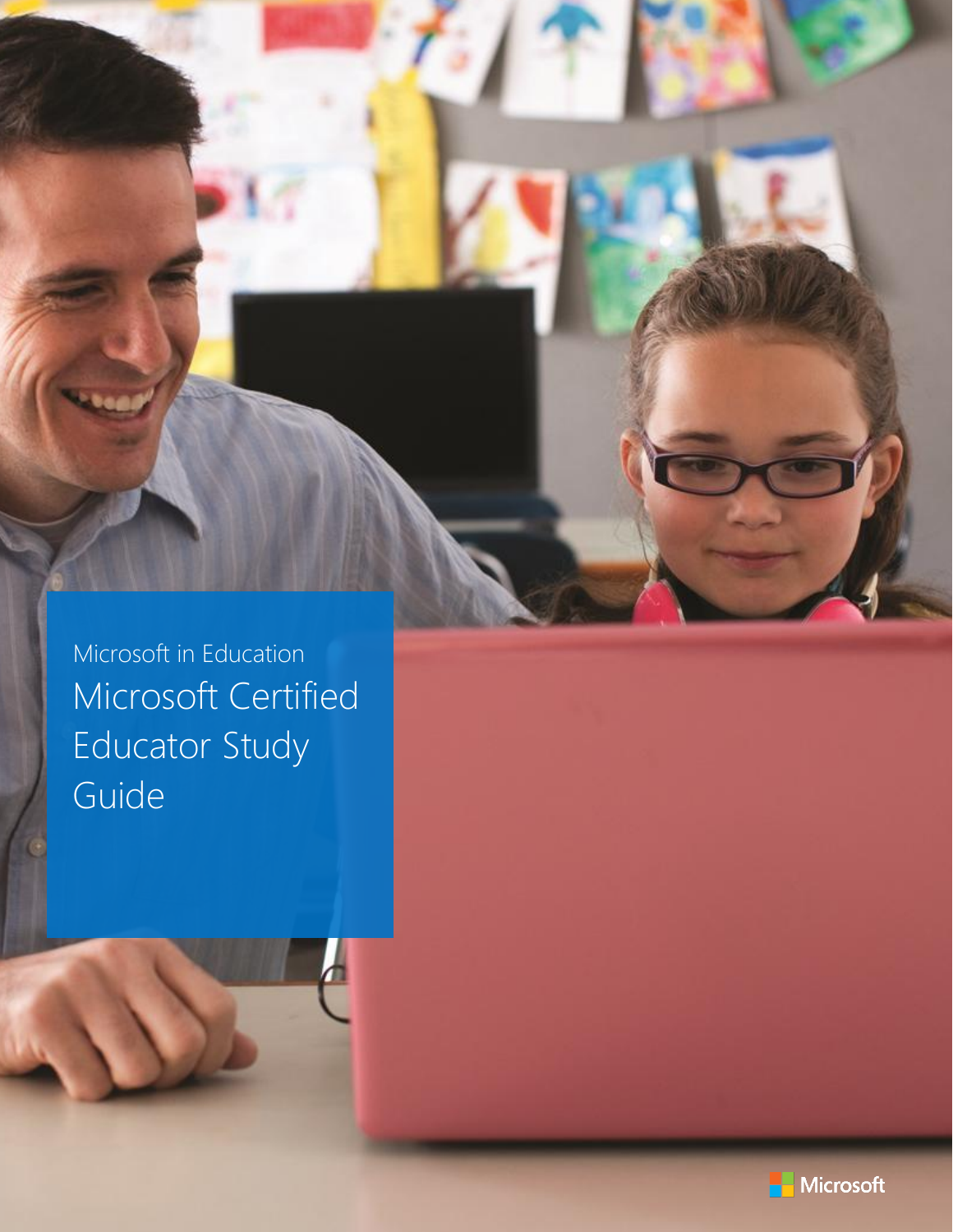#### **Resources**

The Microsoft Certified Educator and Teaching with Technology programs are part of a rich set of professional development, assessment, and measurement resources that Microsoft offers to educators and school leaders. Please visit [http://www.pil](http://www.pil-network.com/)[network.com](http://www.pil-network.com/) to get started.

Details about becoming a Microsoft Certified Educator are available on [http://www.microsoft.com/](http://www.microsoft.com/learning/en-us/mce-certification.) [learning/en-us/mce-certification.](http://www.microsoft.com/learning/en-us/mce-certification.)

The Teaching with Technology portal is located at[: http://www.pil](http://www.pil-net-work.com/pd/curriculum/twt)[net-work.com/pd/curriculum/twt.](http://www.pil-net-work.com/pd/curriculum/twt)

#### **Benefits**

- **Third-party skill validation:**  The MCE is a valid and reliable measurement of foundational educator Information and Communication Technology (ICT) competencies.
- **Achieve recognized teaching competencies:** Standards are mapped to the UNESCO ICT-CFT, Technology Literacy approach.
- **Free resources:** Self-assessments and a comprehensive eLearning curriculum are available free on the Partners in Learning network.
- **Free exams:** IT Academy members can access the curriculum via their IT Academy portal, and also receive 10 MCE exams free as part of member benefits.
- **Professional title:** After passing the test, you may use the title, "Microsoft Certified Educator" on your IT Academy profile, and other professional correspondence.

# Becoming a Microsoft Certified Educator

Passing the Microsoft Certified Educator (MCE) exam demonstrates to parents, administrators, and future employers that you have the skills needed to enhance teaching and learning using the technology tools available to you. This guide explains what the MCE exam is, what it measures, and how you can best prepare yourself to pass this rigorous test.

# What is the Microsoft Certified Educator Exam?

The Microsoft Certified Educator (MCE) exam is a valid and reliable assessment of the competencies required to apply technology skills in the context of teaching and learning. For education administrators, MCE represents a way to evaluate educator readiness, and can help measure the effectiveness of professional development engagements.

#### How will it benefit me?

Educators holding an MCE certification have the competencies needed to apply technology skills to the teaching and learning process, creating a richer learning experience for students, and saving precious time.

A certification that aligns to global educator standards can be a helpful differentiator, whether you are looking for your first teaching position, interested in taking on a leadership role in your school, or discussing your qualifications with parents.

#### What will the test cover?

The exam does not assess your ability to use specific tools, but addresses global educator learning objectives that measure the ways ICT integration can be used to improve outcomes in six core content areas that align to the UNESCO ICT-Competency Framework for Educators, including:

- 
- Education Policy ICT/Technology Tools
- Curriculum & Assessment Pedagogy
- Professional Development Organization & Administration

# Who should take the MCF Exam?

Candidates include individuals preparing to become classroom educators, current educators, faculty of educator training colleges, and other professionals looking to demonstrate that they have the skills needed to effectively integrate technology into teaching and learning.

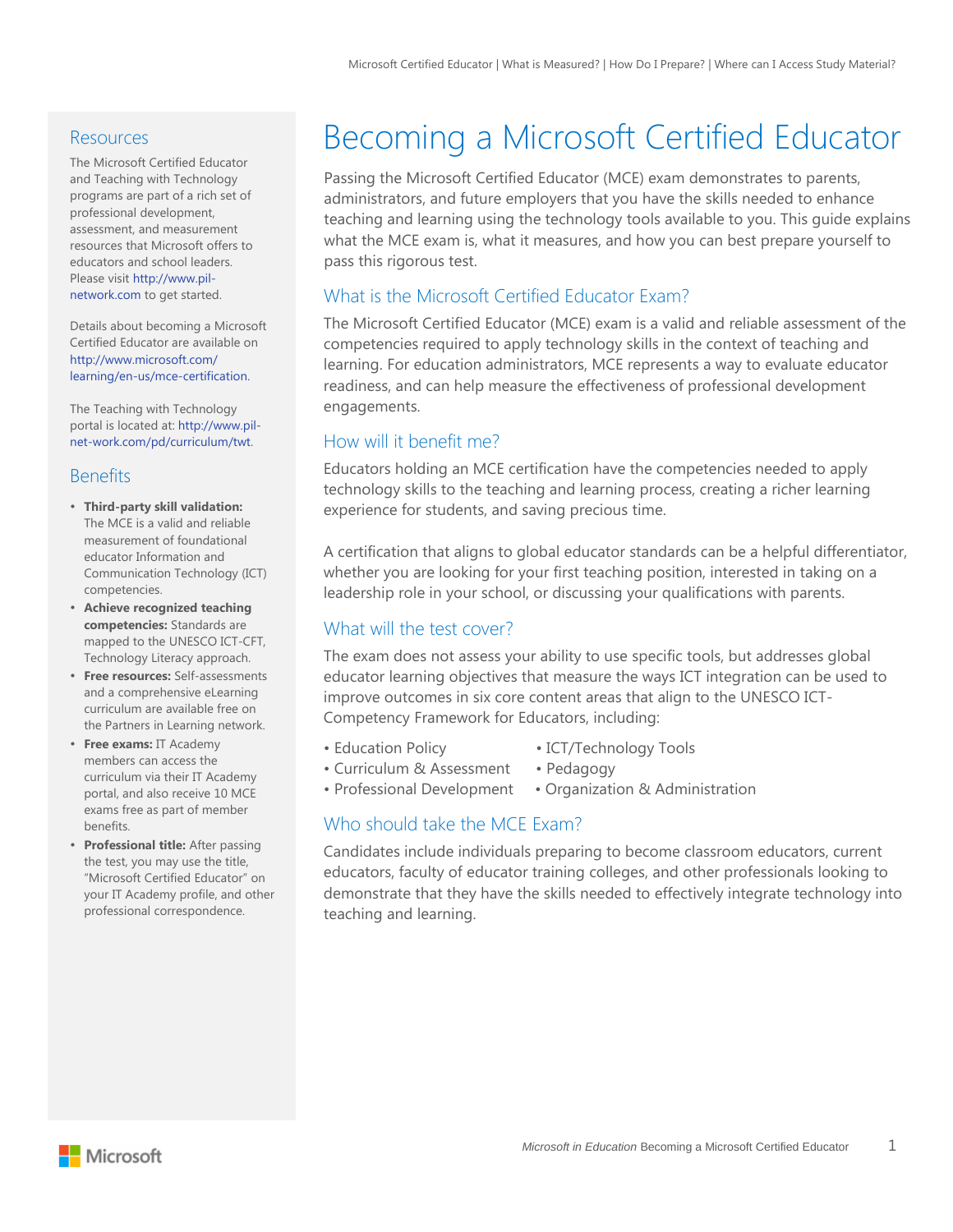#### What specifically is measured?

Designed to be technology-neutral, the MCE assessment enables educators to demonstrate competency as outlined in the United Nations Educational, Scientific, and Cultural Organization Information and Communications Technology, Competency Framework for Educators (UNESCO ICT-CFT), Technology Literacy Approach. The exam also meets the National Educational Technology Standards for Teducators (NETS-T) published by the International Society for Technology in Education (ISTE).

| <b>UNESCO ICT-CFT</b>                                          | Educators should be able to                                                                                                                                                                                                                                                                                                                                                                                                                                                       | <b>Assessment Outcomes</b>                                                                                                                                                                                                                                                                                                                                                                                                                                                                                                                                                                                                                                                                                                                         |
|----------------------------------------------------------------|-----------------------------------------------------------------------------------------------------------------------------------------------------------------------------------------------------------------------------------------------------------------------------------------------------------------------------------------------------------------------------------------------------------------------------------------------------------------------------------|----------------------------------------------------------------------------------------------------------------------------------------------------------------------------------------------------------------------------------------------------------------------------------------------------------------------------------------------------------------------------------------------------------------------------------------------------------------------------------------------------------------------------------------------------------------------------------------------------------------------------------------------------------------------------------------------------------------------------------------------------|
| Module 1<br>UNDERSTANDING<br><b>ICT IN</b><br><b>EDUCATION</b> | TL 1.a Identify key characteristics of classroom<br>practices and specify how these<br>characteristics serve to implement policies                                                                                                                                                                                                                                                                                                                                                | TL1.a Identify the policy goals supported by the ICT-CFT<br>framework<br>TL1.b Identify CFT framework and approaches<br>TL1.c Identify the target student outcomes that result from<br>implementing a CFT-supported learning experience                                                                                                                                                                                                                                                                                                                                                                                                                                                                                                            |
| Module 2<br><b>CURRICULUM</b><br><b>AND</b><br>ASSESSMENT      | TL.2.a Match specific curriculum standards to<br>particular software packages and computer<br>applications, and describe how these<br>standards are supported by these<br>applications<br>TL.2.b Help students acquire ICT skills within<br>the context of their courses<br>TL.2.c Use ICT to assess students' acquisition<br>of school subject matter knowledge, and to<br>provide students with feedback on their<br>progress using both formative and<br>summative assessments | TL.2.a Given a curriculum goal or standard, incorporate ICT<br>resources, including identifying skills required to implement<br>the resources<br>TL2.b Given a scenario, evaluate and select an ICT<br>instructional resource; predict potential learning outcomes;<br>evaluate validity, purpose, scope, cost considerations, licenses<br>and copyright issues, classroom dynamics, group structure,<br>and pedagogical approaches/models<br>TL2.c Given a scenario, evaluate and select an ICT assessment<br>resource, include formative versus summative approaches,<br>and evaluate scope, cost considerations, and classroom<br>dynamics<br>TL2.d Select an appropriate, computer-based tool to monitor<br>and share student performance data |
| Module 3<br>PEDAGOGY                                           | TL.3.a Describe how didactic teaching and ICT<br>can be used to support students' acquisition<br>of school subject matter knowledge<br>TL.3.b Incorporate appropriate ICT activities<br>into lesson plans so as to support students'<br>acquisition of school subject matter<br>knowledge<br>TL.3.c Use presentation software and digital<br>resources to support instruction                                                                                                     | TL.3.a Integrate ICT into didactic knowledge acquisition and<br>learning theory models<br>TL.3.b Create learning activities that use ICT resources to<br>support a specific educational outcome<br>TL.3.c Apply ICT resources to "just in time" and spontaneous<br>learning interactions<br>TL.3.d Design presentations that appropriately incorporate ICT<br>resources                                                                                                                                                                                                                                                                                                                                                                            |

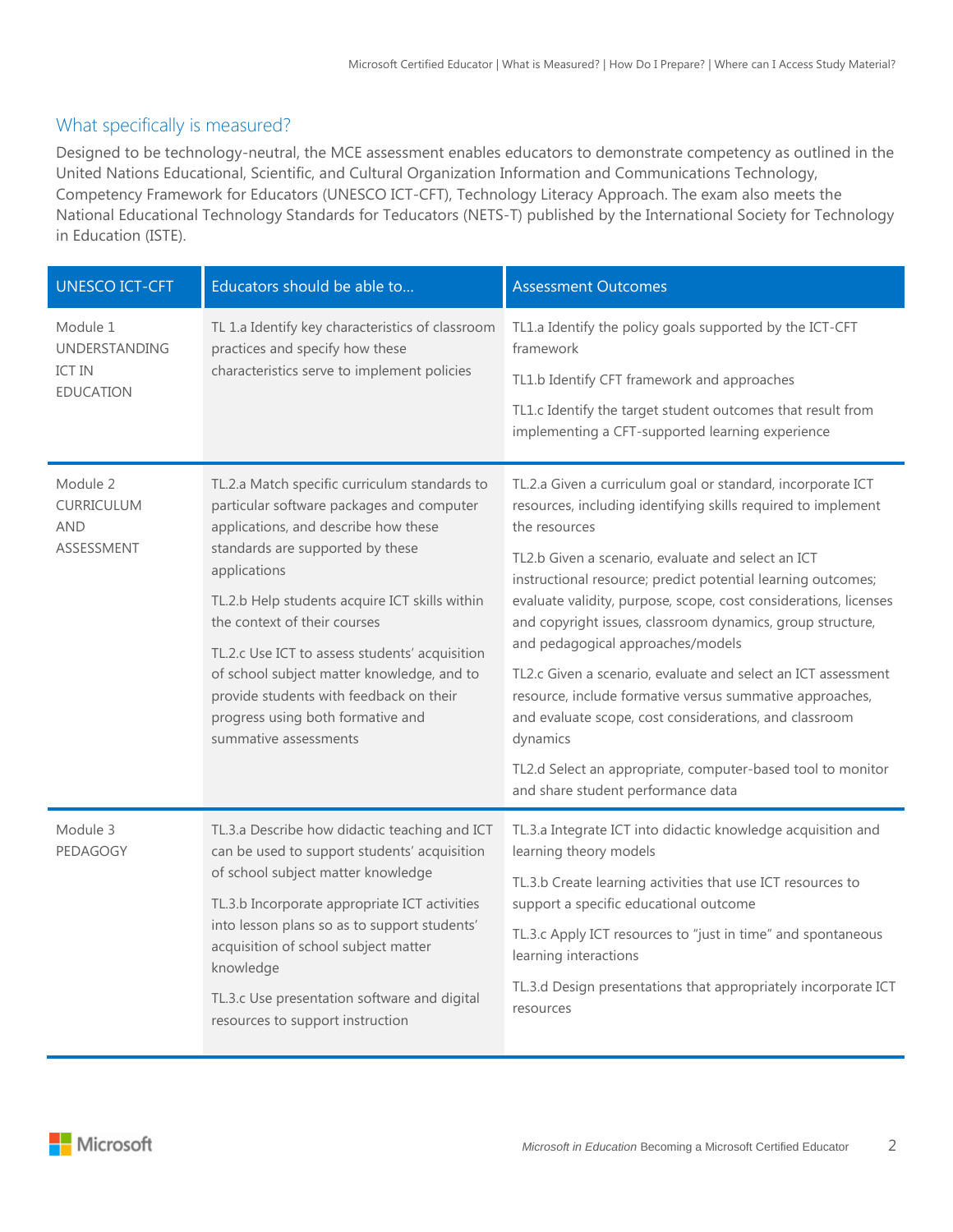# What specifically is measured? (cont.)

| <b>UNESCO ICT-CFT</b> | Educators should be able to                                                                                                                                                                                                                                                                                                                                                                                                                                                                                                                                                                                                                                                                                                                                                                                                                                                                                                                                                                                                                                                                                                                                                                                                                                                                                                                                                                                                                                    | <b>Assessment Outcomes</b>                                                                                                                                                                                                                                                                                                                                                                                                                                                                                                                                                                                                                                                                                                                                                                                                                                                                                                                                                                                                                                                                                                             |
|-----------------------|----------------------------------------------------------------------------------------------------------------------------------------------------------------------------------------------------------------------------------------------------------------------------------------------------------------------------------------------------------------------------------------------------------------------------------------------------------------------------------------------------------------------------------------------------------------------------------------------------------------------------------------------------------------------------------------------------------------------------------------------------------------------------------------------------------------------------------------------------------------------------------------------------------------------------------------------------------------------------------------------------------------------------------------------------------------------------------------------------------------------------------------------------------------------------------------------------------------------------------------------------------------------------------------------------------------------------------------------------------------------------------------------------------------------------------------------------------------|----------------------------------------------------------------------------------------------------------------------------------------------------------------------------------------------------------------------------------------------------------------------------------------------------------------------------------------------------------------------------------------------------------------------------------------------------------------------------------------------------------------------------------------------------------------------------------------------------------------------------------------------------------------------------------------------------------------------------------------------------------------------------------------------------------------------------------------------------------------------------------------------------------------------------------------------------------------------------------------------------------------------------------------------------------------------------------------------------------------------------------------|
| Module 4<br>ICT       | TL.4.a Describe and demonstrate the use of<br>common hardware technologies                                                                                                                                                                                                                                                                                                                                                                                                                                                                                                                                                                                                                                                                                                                                                                                                                                                                                                                                                                                                                                                                                                                                                                                                                                                                                                                                                                                     | TL.4.a Given a specific learning activity, identify the hardware<br>requirements and devices necessary to support the activity                                                                                                                                                                                                                                                                                                                                                                                                                                                                                                                                                                                                                                                                                                                                                                                                                                                                                                                                                                                                         |
|                       | TL.4.b Describe and demonstrate the basic<br>tasks and uses of word processors, such as<br>text entry, editing text, formatting text, and<br>printing<br>TL.4.c Describe and demonstrate the purpose<br>and basic features of presentation software<br>and other digital resources<br>TL.4.d Describe the purpose and basic<br>function of graphic software, and use a<br>graphic software package to create a simple<br>graphic display<br>TL.4.e Describe the Internet and the web,<br>elaborate on their uses, describe how a<br>browser works, and use a URL to access a<br>website.<br>TL.4.f Use a search engine to do a keyword<br>Boolean search<br>TL.4.g Create an email account and use it for<br>a sustained series of email correspondence<br>TL.4.h Describe the function and purpose of<br>tutorial and drill and practice software, and<br>how they support students' acquisition of<br>knowledge of school subjects<br>TL.4.i Locate off-the-shelf educational<br>software packages and web resources,<br>evaluate them for their accuracy and<br>alignment with curriculum standards, and<br>match them to the needs of specific students<br>TL.4.j Use networked record-keeping software<br>to take attendance, submit grades, and<br>maintain student records<br>TL.4.k Use common communication and<br>collaboration technologies, such as text<br>messaging, video conferencing, and web-<br>based collaboration and social environments | TL.4bcd Given a scenario, select the most appropriate type of<br>software application, focusing on general features/<br>functionality, and how to apply it, including traditional<br>productivity tools such as word processing, presentation,<br>graphic, and spreadsheet, and tutorial, organizational, and<br>instructional tools, such as drill and practice, educational, data<br>management, and collaborative<br>TL.4.e Use the Internet to support learning activities, including<br>identification of level and type of Internet connection<br>required and browser options; identify purposes and<br>possibilities of the Internet; and use a URL to access a website<br>TL.4.f Use a search engine and search strategies to support<br>learning activities, including tailoring a search, using Boolean<br>operators, performing a natural language search, and<br>assessing search results<br>TL.4.g Create and use a web-based email account<br>TL.4.h Use software to manage and share student and<br>classroom data<br>TL.4.k Use common communication and collaboration<br>technologies to support learning activities |
|                       |                                                                                                                                                                                                                                                                                                                                                                                                                                                                                                                                                                                                                                                                                                                                                                                                                                                                                                                                                                                                                                                                                                                                                                                                                                                                                                                                                                                                                                                                |                                                                                                                                                                                                                                                                                                                                                                                                                                                                                                                                                                                                                                                                                                                                                                                                                                                                                                                                                                                                                                                                                                                                        |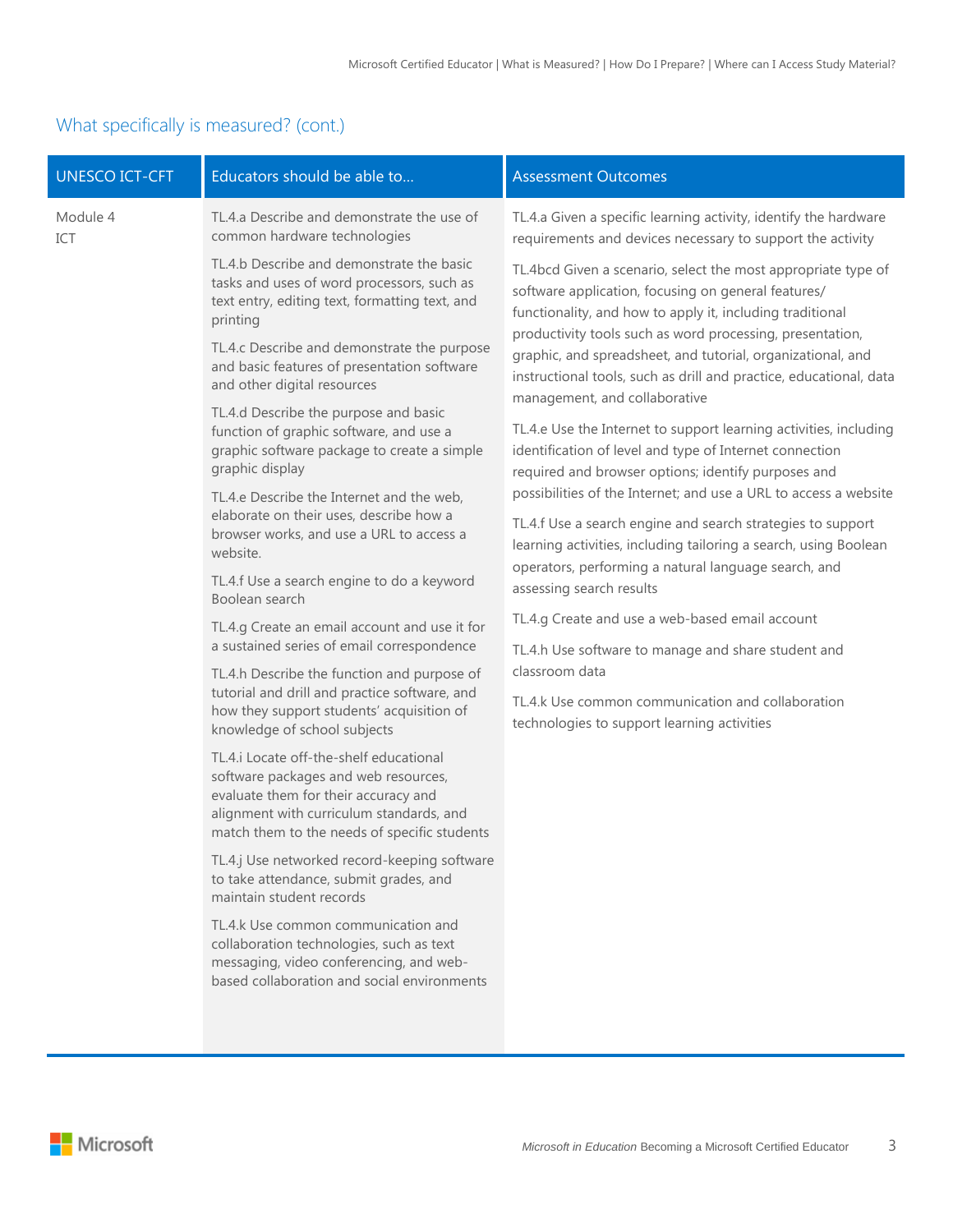# What specifically is measured? (cont.)

| <b>UNESCO ICT-CFT</b>                                           | Educators should be able to                                                                                                                                                                                                                                                                                                                                                                                | <b>Assessment Outcomes</b>                                                                                                                                                                                                                                                                                                                                                                                                                                                                                                                                                                    |
|-----------------------------------------------------------------|------------------------------------------------------------------------------------------------------------------------------------------------------------------------------------------------------------------------------------------------------------------------------------------------------------------------------------------------------------------------------------------------------------|-----------------------------------------------------------------------------------------------------------------------------------------------------------------------------------------------------------------------------------------------------------------------------------------------------------------------------------------------------------------------------------------------------------------------------------------------------------------------------------------------------------------------------------------------------------------------------------------------|
| Module 5<br>ORGANIZATION<br><b>AND</b><br><b>ADMINISTRATION</b> | TL5.1 Integrate the use of a computer<br>laboratory into ongoing teaching activities<br>TL5.2 Manage the use of supplemental ICT<br>resources with individuals and small groups<br>of students in the regular classroom, so as<br>not to disrupt other instructional activities in<br>the class<br>TL5.3 Identify appropriate and inappropriate<br>social arrangements to use with various<br>technologies | TL5.1 Integrate learning activities into a computer laboratory<br>environment; given a specified lab environment (1:1, 1:many,<br>laptop, mobile device, desktop, mixed), identify appropriate<br>learning activities<br>TL5.2 Manage the use of ICT resources with individuals, small,<br>groups, and whole groups in varied environments<br>TL5.3 Manage logistics and social interactions around ICT<br>resources; given a specific social arrangement scenario,<br>identify appropriate implementation of ICT resources; given a<br>scenario, identify most appropriate teaching strategy |
| Module 6<br><b>EDUCATOR</b><br>PROFESSIONAL<br><b>LEARNING</b>  | TL6.1 Use ICT resources to enhance<br>productivity<br>TL6.2 Use ICT resources to support the<br>acquisition of subject matter and pedagogical<br>knowledge                                                                                                                                                                                                                                                 | TL6.1 Use ICT resources to enhance educator productivity;<br>given a productivity goal, identify an appropriate ICT resource<br>TL6.2 Use ICT resources to support educator professional<br>learning; given a professional development goal, identify an<br>appropriate ICT resource, including distance and virtual<br>learning<br>TL6.3 Identify and manage Internet safety issues, such as<br>cyber-bullying, predators, communication forums, and<br>acceptable use policies                                                                                                              |

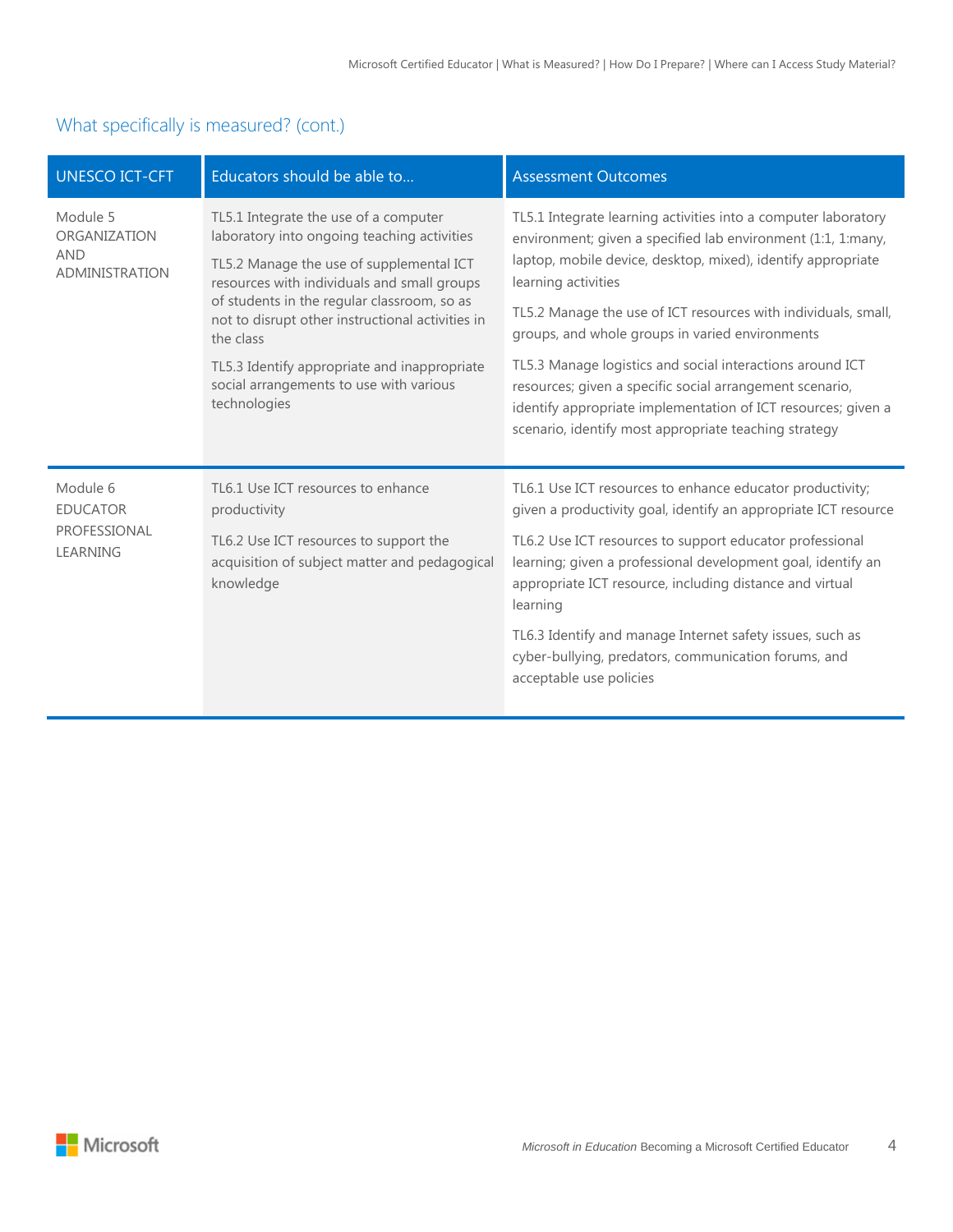# Get Going

1. Access the MCE study materials two ways:

- Microsoft IT Academy: [www.microsoft.com/itacademy](http://www.microsoft.com/itacademy)
- Microsoft Partners in Learning Network: [www.pil-network.com](http://www.pil-network.com/)
- 2. Take a self-assessment to receive your personalized learning plan
- 3. Study the courses indicated
- 4. Review the MCE Study Guide
- 5. When you are comfortable with the MCE study materials, take the MCE exam\*

\*Note: There is a cost for the MCE exam, but ITA member schools receive 10 free MCE exam vouchers, so inquire with your school before covering exam fees yourself.

# How do I prepare?

Microsoft has created a comprehensive eLearning course, Teaching with Technology (TwT), to help support you in your preparation.

TwT includes a self-assessment to help identify your learning gaps, eLearning content to help you fill those gaps, summative assessments, and a range of learning activities and tutorials to encourage application in the classroom with students.

The TwT course is focused not on measuring expertise with specific tools, but rather on how to apply the right tools to a particular learning objective, or to increase productivity. The TwT self-assessment and summative assessments are good indicators of readiness. Most often, educators who pass the MCE exam have put extensive time into considering the material and how it could be applied to a number of different education contexts.

In addition to using the eLearning curriculum, you could attend a workshop, work with a peer coach or mentor, or observe other educators who are particularly skilled in this area.

#### Where can I access study material?

The TwT self-assessment, eLearning curriculum, summative assessment, and associated tutorials and resources can be accessed free at [http://www.pil](http://www.pil-network.com/pd/curriculum/twt)[network.com/pd/curriculum/twt.](http://www.pil-network.com/pd/curriculum/twt)

If your school has an IT Academy membership, you can access the TwT eLearning via the IT Academy site. IT Academy includes an online reporting system and detailed tracking, letting administrators see how educators are progressing in their learning. IT Academy is located at [http://www.microsoft.com/itacademy.](http://www.microsoft.com/itacademy)

# How do I know if I'm ready to take the exam?

The TwT self-assessment and summative assessments are good indicators of readiness. Most often, educators who pass the MCE exam have put extensive time into considering the material, and how it could be applied to a number of different education contexts. Find out if you're ready to take the exam by:

- 1. Taking a self-assessment to identify learning gaps
- 2. Studying TwT curriculum as needed
- 3. Taking a summative assessment
- 4. Applying what you learned
- 5. Reviewing the skills measured

# What will the exam look like?

Each delivery of the exam will contain approximately 50 items. It will contain both case study and multiple choice items. You should allow two hours to take the exam. The case study exam format uses scenarios that simulate how educators might use ICT resources as they prepare for and conduct their classes. Case studies may contain separate sections (e.g., Learning and Teaching Environment, Student Objectives, Professional Development Objectives). Candidates answer several questions based on information provided in the case study.

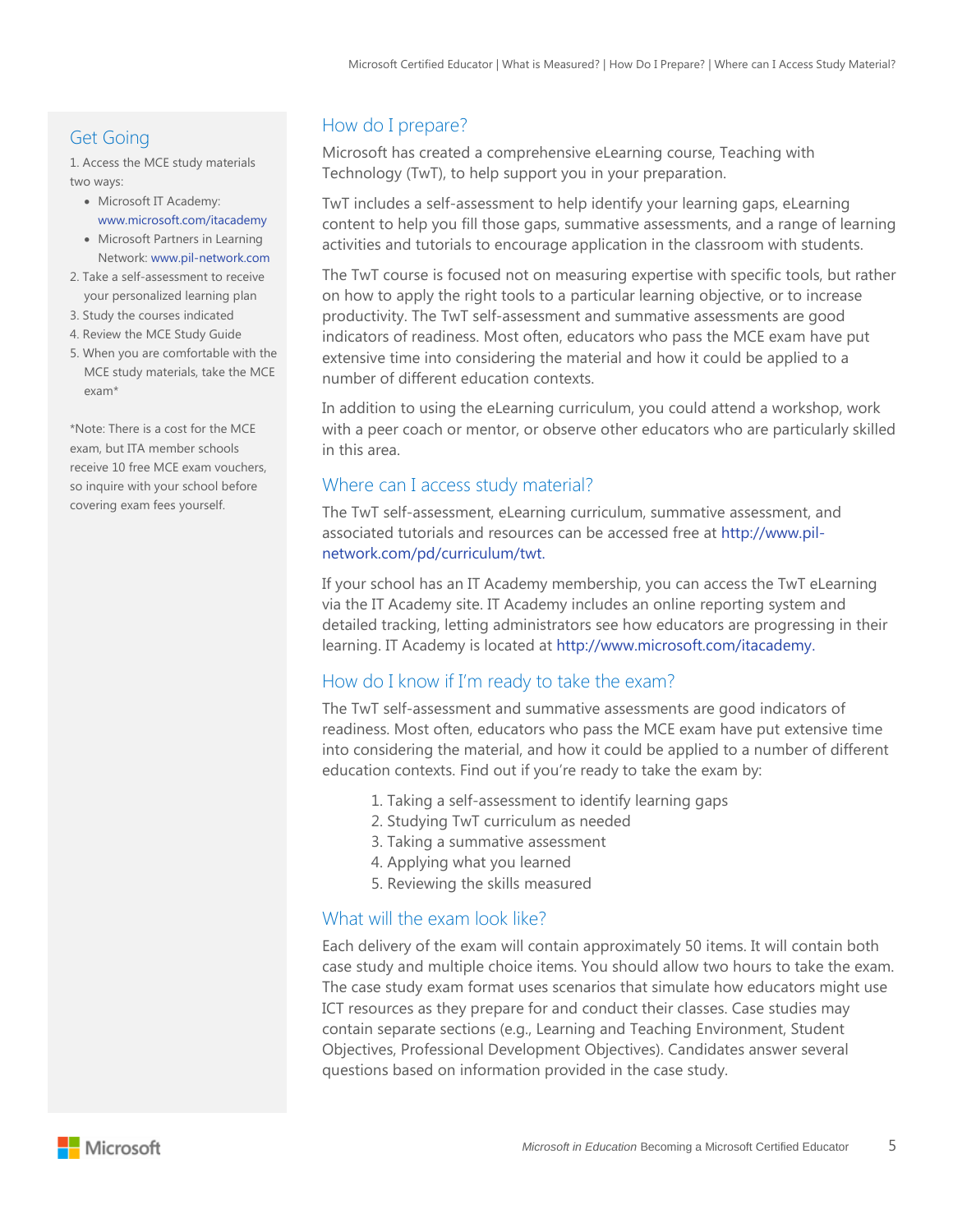# Is any further assistance available?

There is a TwT Facilitator Guide available to help develop a plan to support educators in their learning journey. Online learning is most effective when combined with faceto-face instruction and

communities of practice. Opportunities to practice newly acquired skills with a coach or a mentor will help embed new learning. Download the facilitator guide at

[http://pilnetwork.blob.core.window](http://pilnetwork.blob.core.windows.net/public/Facilitator_Guide.docx) [s.net/public/Facilitator\\_Guide.docx](http://pilnetwork.blob.core.windows.net/public/Facilitator_Guide.docx) to develop a plan for supporting educators in their learning.

#### Have questions? [Email Contact-](mailto:Contact-PILN@microsoft.com)[PILN@microsoft.com](mailto:Contact-PILN@microsoft.com)

#### Sample Questions

The types of questions that appear on the exam will vary, but may include one or more of the following:

- Multiple-choice, single answer
- Multiple-choice, multiple answer
- Best answer
- Extended matching
- Hot area
- Drag-and-drop
- Build list and reorder
- Simulations
- Short answer

The following questions are representative of those that you can expect to see associated with each case study. These items are samples only and will not appear on an actual exam.

#### Sample 1

Your students have accomplished the learning objectives and submitted their work. You need to show the work to parents at the next parent-teacher conference. You want to display the work in a continuous loop for three hours on a computer screen. Which resource should you use to display the student work?

- □ Word processing software
- □ Web publishing software
- □ Presentation software
- □ Desktop publishing software
- □ Picture editing software

#### Sample 2

What ICT skills do your students need to develop to meet learning objectives?

- □ How to use a database to store information
- □ How to carry out effective Internet searches
- □ How to download files to a removable storage device
- □ How to edit photos in an image-editing package

#### Where do I take the exam?

For MCE exams and Microsoft Technology Associate (MTA) exams delivered through academic outlets, register at Certiport.

#### What if I don't pass?

If you do not pass the exam, prioritize the skills that you should practice by focusing on the content areas where your exam performance was the weakest, and the content areas that have the highest percentage of questions.

When you are ready to retake the exam, schedule an appointment as you normally would. Note that you must pay for each exam you retake, and follow the Microsoft retake policy.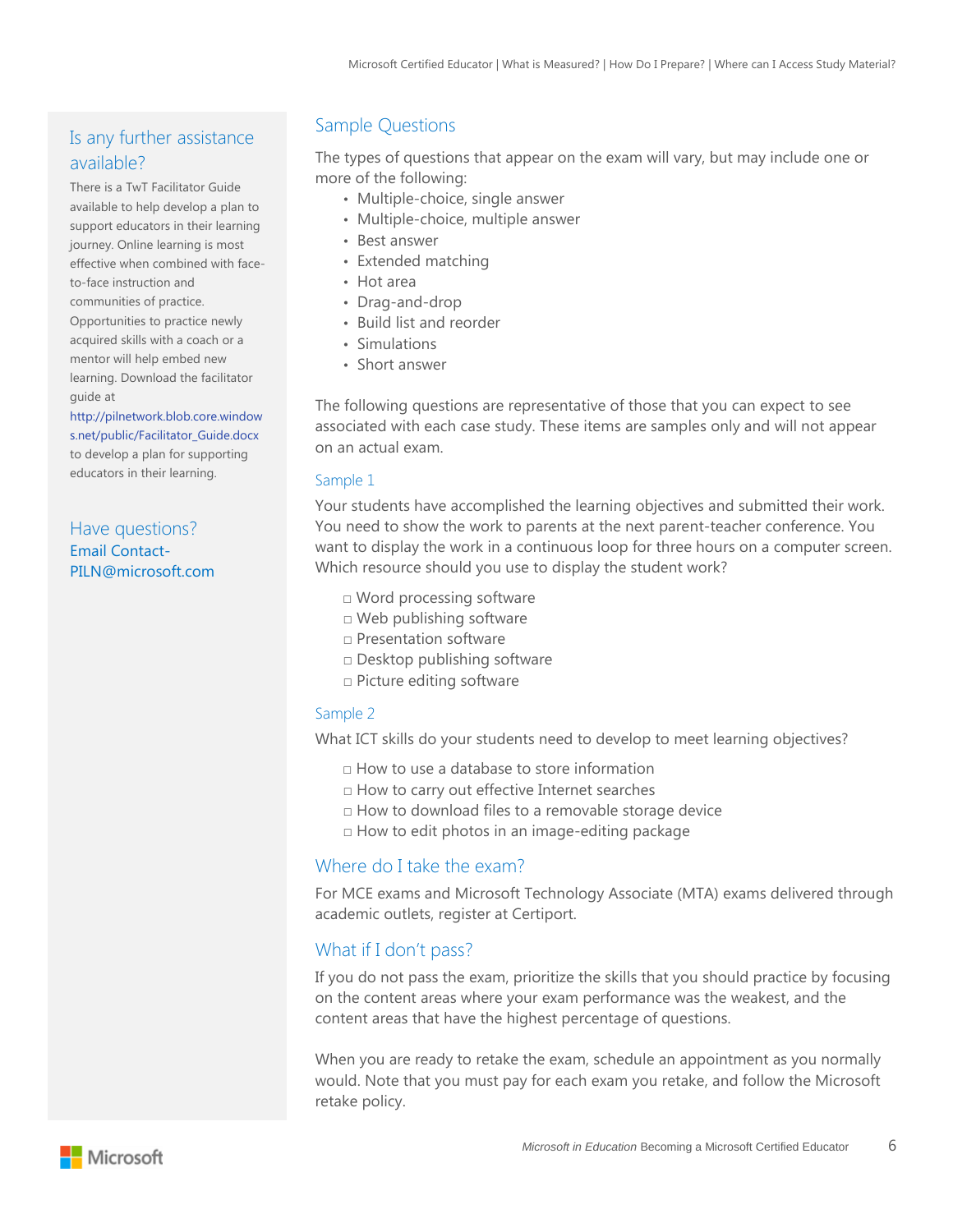# **Additional Resources**

#### Microsoft in Education

- Microsoft in Education: <http://www.microsoft.com/education>
- Microsoft in Education Professional Development: [www.microsoft.com/education/professionaldevelopment](http://www.microsoft.com/education/professionaldevelopment)

#### Partners in Learning Network

Find community, tutorials, and learning activities at [www.pil-network.com.](http://www.pil-network.com/) For help locating the Microsoft in Education training provider in your area, OR to become a Microsoft in Education training provider, email [piltrainer@microsoft.com.](mailto:piltrainer@microsoft.com)

#### Microsoft IT Academy

If your school has an IT Academy membership, educators can access the eLearning via the Microsoft IT Academy (ITA) member site: [www.microsoft.com/itacademy.](http://www.microsoft.com/itacademy)

IT Academy includes an online reporting system and detailed tracking enabling administrators to see how educators are progressing in their learning. It offers teaching resources, curriculum, online communities, and stored accounts to track educator and student learning.

#### Courses

Digital Literacy:

[http://www.microsoft.com/about/corporatecitizenship/citizenship/giving/programs/](http://www.microsoft.com/about/corporatecitizenship/citizenship/giving/programs/up/digitalliteracy/eng/BasicCurriculum.mspx) [up/digitalliteracy/eng/BasicCurriculum.mspx](http://www.microsoft.com/about/corporatecitizenship/citizenship/giving/programs/up/digitalliteracy/eng/BasicCurriculum.mspx)

Teaching with Technology Overview:

<http://www.pil-network.com/pd/twt/Overview>

Level 100, 200, 300, and 400 Workshops:

[http://www.microsoft.com/education/ww/partners-in-learning/Pages/Professional-](http://www.microsoft.com/education/ww/partners-in-learning/Pages/Professional-Development-for-Educators.aspx)[Development-for-Educators.aspx](http://www.microsoft.com/education/ww/partners-in-learning/Pages/Professional-Development-for-Educators.aspx)

Microsoft Certified Educator Exam:

- MCE Portal:<http://www.microsoft.com/learning/mce-certification.aspx>
- Certiport: [www.certiport.com/sales](http://www.certiport.com/sales)

# Innovative School Research Tool

The Innovative School Research Tool measures innovative teaching practices, allowing any school to measure its own innovative teaching practices. Using this tool can be a concrete first step towards building a school-wide language and common vision for innovative teaching.

Used by 2,400 schools in 79 countries, with over 100,000 educators taking the surveys, the tool is free and available in over 30 languages at [http://www.pilnetwork.com/Sites/SchoolResearch/Index.](http://www.pilnetwork.com/Sites/SchoolResearch/Index)

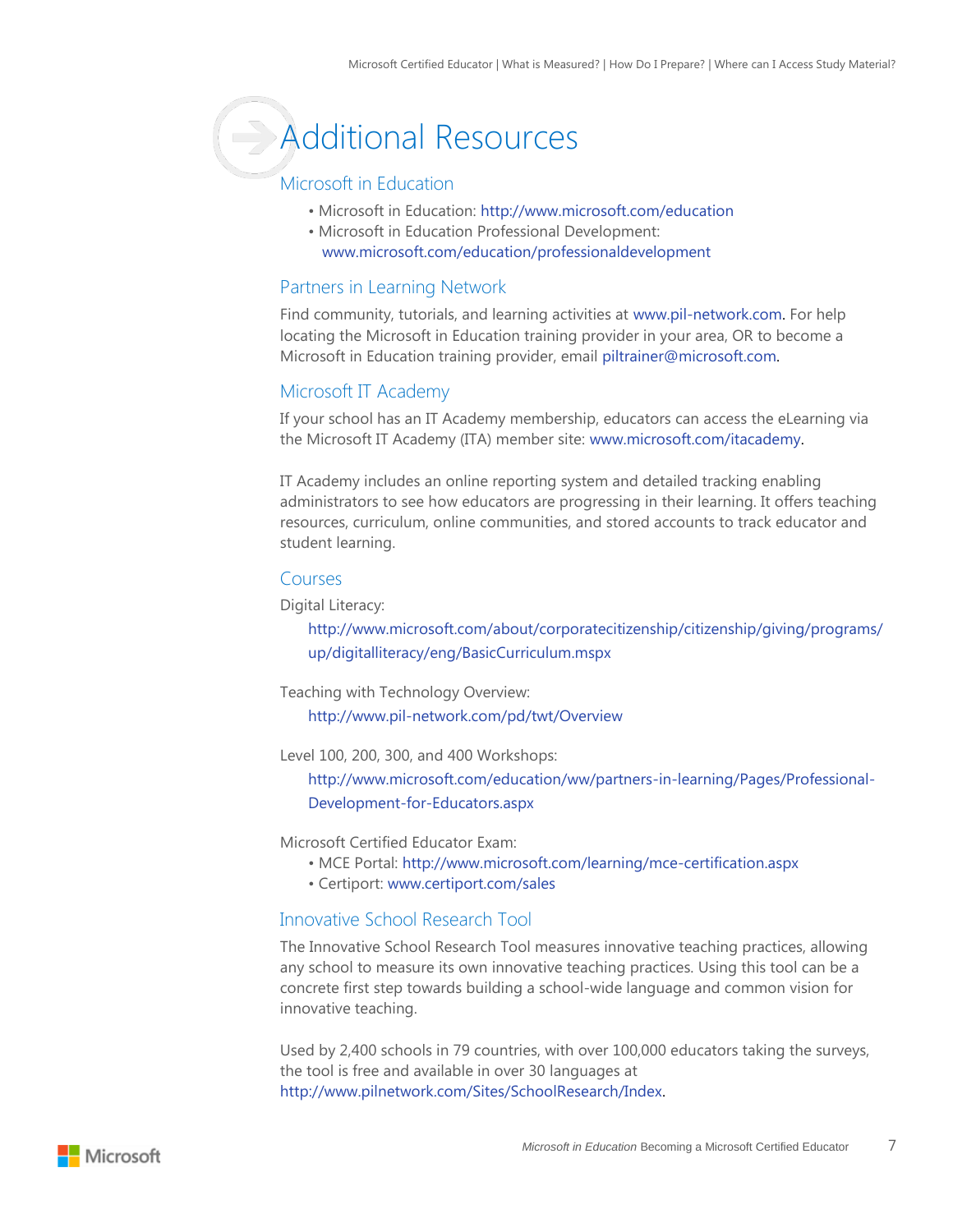# **Additional Resources (cont.)**

# Microsoft Expert Educators

The Microsoft Expert Educator program is an exclusive, one-year program created to recognize global educator visionaries who use technology to create innovative learning environments for their students. Expert Educators work closely with Microsoft to lead innovation in education. They advocate, and share their thoughts on effective use of technology in education with peers and policymakers. They exchange best practices and work together to promote innovation in teaching and learning. Microsoft Expert Educators is located at [www.pilnetwork.com/educators/expert.](http://www.pilnetwork.com/educators/expert)

# Microsoft in Education Training Providers

Join our global community of peer coaches and training professionals. You will get access to regular monthly 'Trainer Spotlights', tools, and tutorials, as well the opportunity to collaborate in a monthly theme-based engagement with other trainers. Go to [www.piltrainer.com](http://www.piltrainer.com/) to apply today.

#### About the UNESCO ICT Competency Framework for Teachers:

The TwT curriculum meets a number of widely recognized teaching standards, including The UNESCO ICT Competency Framework for Educators (UNESCO ICT-CFT), Technology Literacy Approach, and ISTE NETS for Educators. It can also help support educator success, as the US Common Core student standards require a high level of technology integration. Learn more at [http://www.unesco.org/new/en/communication-and](http://www.unesco.org/new/en/communication-and-information/access-to-knowledge/unesco-ict-competency-framework-for-teachers/what-is-the-ict-cft/)[information/access-to-knowledge/unesco-ict-competency-framework-for](http://www.unesco.org/new/en/communication-and-information/access-to-knowledge/unesco-ict-competency-framework-for-teachers/what-is-the-ict-cft/)[educators/what-is-the-ict-cft/.](http://www.unesco.org/new/en/communication-and-information/access-to-knowledge/unesco-ict-competency-framework-for-teachers/what-is-the-ict-cft/)